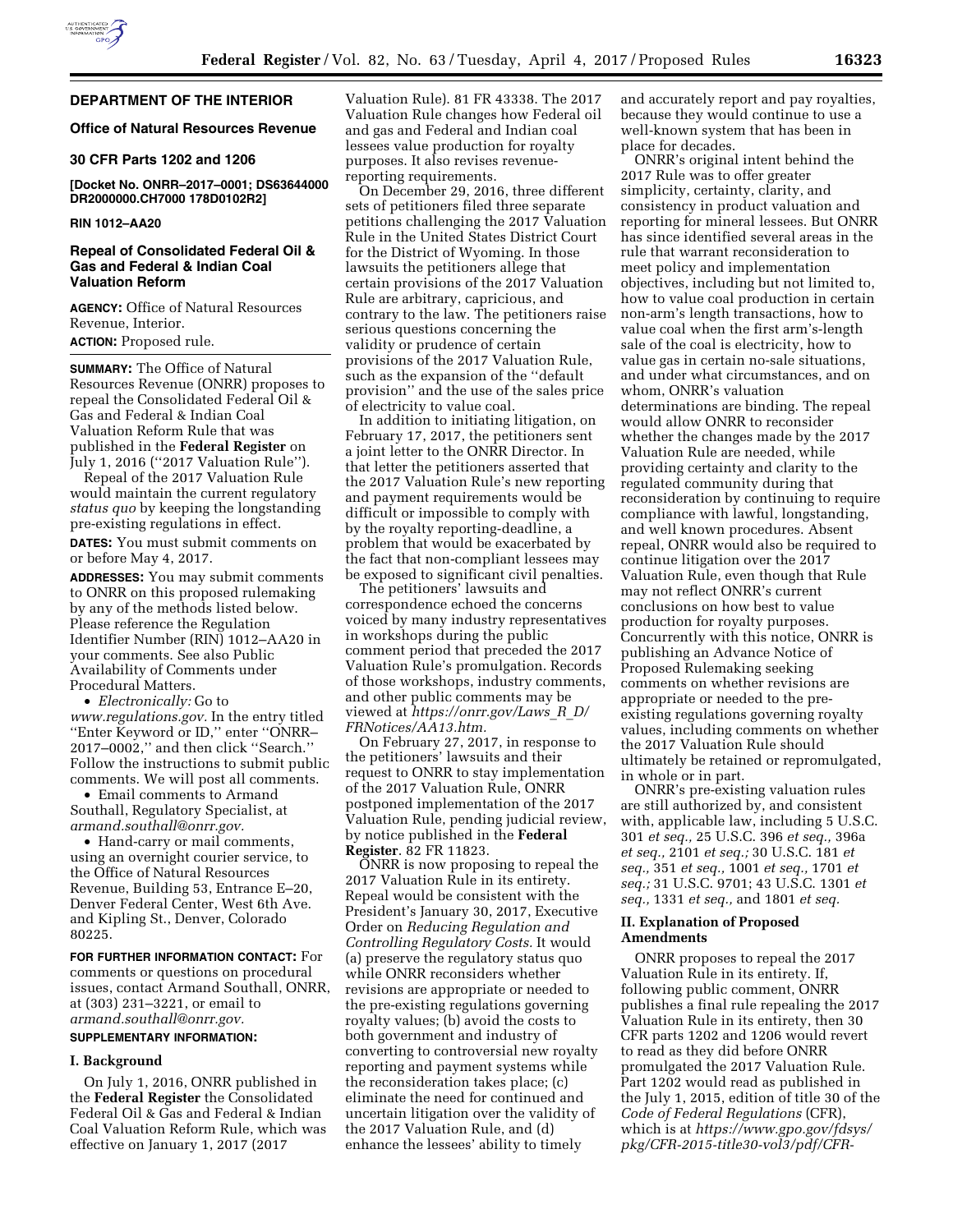*2015-title30-vol3-part1202.pdf.* Part 1206 would read as published in the July 1, 2015, edition of title 30 of the *Code of Federal Regulations,* which is at *[https://www.gpo.gov/fdsys/pkg/CFR-](https://www.gpo.gov/fdsys/pkg/CFR-2015-title30-vol3/pdf/CFR-2015-title30-vol3-part1206.pdf)[2015-title30-vol3/pdf/CFR-2015-title30](https://www.gpo.gov/fdsys/pkg/CFR-2015-title30-vol3/pdf/CFR-2015-title30-vol3-part1206.pdf) [vol3-part1206.pdf.](https://www.gpo.gov/fdsys/pkg/CFR-2015-title30-vol3/pdf/CFR-2015-title30-vol3-part1206.pdf)* 

#### **III. Section-by-Section Analysis**

The proposed and final rules for the 2017 Valuation Rule, including their section-by-section analyses, are at *[https://onrr.gov/Laws](https://onrr.gov/Laws_R_D/FRNotices/AA13.htm)*\_*R*\_*D/FRNotices/ [AA13.htm.](https://onrr.gov/Laws_R_D/FRNotices/AA13.htm)* A repeal of the 2017 Valuation Rule would return each section to its reading prior to the July 1, 2016, publication of the 2017 Valuation Rule. With repeal, the section-by-section analyses may be found in the preambles for ONRR's and its predecessors' prior rulemakings as published in the **Federal Register**. The **Federal Register** volume and page number citations for those prior rulemakings, including their preambles, may be found in the *Code of Federal Regulations,* 30 CFR parts 1202 and 1206, as they existed before the July 1, 2016, publication of the 2017 Valuation Rule. For part 1202 the **Federal Register** citations are at *[https://](https://www.gpo.gov/fdsys/pkg/CFR-2015-title30-vol3/pdf/CFR-2015-title30-vol3-part1202.pdf) [www.gpo.gov/fdsys/pkg/CFR-2015](https://www.gpo.gov/fdsys/pkg/CFR-2015-title30-vol3/pdf/CFR-2015-title30-vol3-part1202.pdf)  [title30-vol3/pdf/CFR-2015-title30-vol3](https://www.gpo.gov/fdsys/pkg/CFR-2015-title30-vol3/pdf/CFR-2015-title30-vol3-part1202.pdf)  [part1202.pdf.](https://www.gpo.gov/fdsys/pkg/CFR-2015-title30-vol3/pdf/CFR-2015-title30-vol3-part1202.pdf)* For part 1206, the **Federal Register** citations are at *[https://](https://www.gpo.gov/fdsys/pkg/CFR-2015-title30-vol3/pdf/CFR-2015-title30-vol3-part1206.pdf) [www.gpo.gov/fdsys/pkg/CFR-2015](https://www.gpo.gov/fdsys/pkg/CFR-2015-title30-vol3/pdf/CFR-2015-title30-vol3-part1206.pdf)  [title30-vol3/pdf/CFR-2015-title30-vol3](https://www.gpo.gov/fdsys/pkg/CFR-2015-title30-vol3/pdf/CFR-2015-title30-vol3-part1206.pdf)  [part1206.pdf.](https://www.gpo.gov/fdsys/pkg/CFR-2015-title30-vol3/pdf/CFR-2015-title30-vol3-part1206.pdf)* 

### **IV. Procedural Matters**

*1. Summary Cost and Royalty Impact Data* 

Repeal would negate the cost and royalty impact of the 2017 Valuation Rule. That cost and royalty impact is described in the final 2017 Valuation Rule, under Procedural Matters, item 1, starting at 81 FR 43359.

### *2. Regulatory Planning and Review (Executive Orders 12866, 13563, and Executive Order 13771 on Reducing Regulation and Controlling Regulatory Costs Dated January 30, 2017)*

Executive Order (E.O.) 12866 provides that the Office of Information and Regulatory Affairs (OIRA) of the Office of Management and Budget (OMB) will review all significant rules. The Office of Information and Regulatory Affairs has determined that this rule is not significant.

Executive Order 13563 reaffirms the principles of E.O. 12866, while calling for improvements in the Nation's regulatory system to promote predictability, to reduce uncertainty, and to use the best, most innovative, and least burdensome tools for

achieving regulatory ends. The Executive Order directs agencies to consider regulatory approaches that reduce burdens and maintain flexibility and freedom of choice for the public where these approaches are relevant, feasible, and consistent with regulatory objectives. E.O. 13563 emphasizes further that regulations must be based on the best available science and that the rulemaking process must allow for public participation and an open exchange of ideas. We developed this proposed rule in a manner consistent with these requirements.

The President's January 30, 2017, Executive Order on *Reducing Regulation and Controlling Regulatory Costs,* as implemented under February 2, 2017, Interim Guidance issued by OIRA, imposes certain requirements for every rule considered significant under E.O. 12866. First, every new significant rule requires the repeal of two rules. Second, an agency must fully offset the total incremental cost of significant new regulations, including repealed regulations, finalized in fiscal year 2017. Since this proposed rule—which is itself a repeal of an existing rule—is not a significant rule under E.O. 12866, it does not require the repeal of two other existing rules, and the agency is not required to offset its cost against the cost of other fiscal year 2017 rules.

### *3. Regulatory Flexibility Act*

The Department of the Interior certifies that this proposed rule would not have a significant economic effect on a substantial number of small entities under the Regulatory Flexibility Act (5 U.S.C. 601 *et seq.*). See the 2017 Valuation Rule, Procedural Matters, item 1, starting at 81 FR 43359, and item 3, starting at 81 FR 43367.

### *4. Small Business Regulatory Enforcement Fairness Act*

This proposed rule is not a major rule under 5 U.S.C. 804(2), the Small Business Regulatory Enforcement Fairness Act. This proposed rule:

a. Would not have an annual effect on the economy of \$100 million or more. We estimate the maximum effect as a reverse of the impacts described in the 2017 Valuation Rule, under Procedural Matters, item 1, starting at 81 FR 43359, and item 4, 81 FR 43368.

b. Would not cause a major increase in costs or prices for consumers, individual industries, Federal, State, or local government agencies, or geographic regions. See the 2017 Valuation Rule, under Procedural Matters, item 1, starting at 81 FR 43359, and item 4, 81 FR 43368.

c. Would not have significant adverse effects on competition, employment, investment, productivity, innovation, or the ability of U.S.-based enterprises to compete with foreign-based enterprises. This proposed rule would benefit U.S. based enterprises.

#### *5. Unfunded Mandates Reform Act*

This proposed rule would not impose an unfunded mandate on State, local, or Tribal governments, or the private sector of more than \$100 million per year. This proposed rule would not have a significant or unique effect on State, local, or Tribal governments, or the private sector. Therefore, we are not required to provide a statement containing the information set out in the Unfunded Mandates Reform Act (2 U.S.C. 1501 *et seq.*). See the 2017 Valuation Rule, under Procedural Matters, item 1, starting at 81 FR 43359, and item 5 at 81 FR 43368.

#### *6. Takings (E.O. 12630)*

Under the criteria in E.O. 12630, this proposed rule would not have significant takings implications. This proposed rule would apply to Federal oil, Federal gas, Federal coal, and Indian coal leases only. This proposed rule would not be a governmental action capable of interference with constitutionally protected property rights. This proposed rule does not require a Takings Implication Assessment.

#### *7. Federalism (E.O. 13132)*

Under the criteria in E.O. 13132, this proposed rule would not have sufficient Federalism implications to warrant the preparation of a Federalism Assessment. The management of Federal oil and gas leases and Federal and Indian coal leases is the responsibility of the Secretary of the Interior. This proposed rule would not impose administrative costs on States or local governments. This proposed rule also does not substantially and directly affect the relationship between the Federal and State governments. Because this rule, if promulgated as a final rule, would not alter that relationship, it does not require a Federalism summary impact statement.

#### *8. Civil Justice Reform (E.O. 12988)*

This proposed rule would comply with the requirements of E.O. 12988, for the reasons we outline in the following paragraphs. Specifically, this proposed rule:

a. Would meet the criteria of § 3(a), which requires that we review all regulations to eliminate errors and